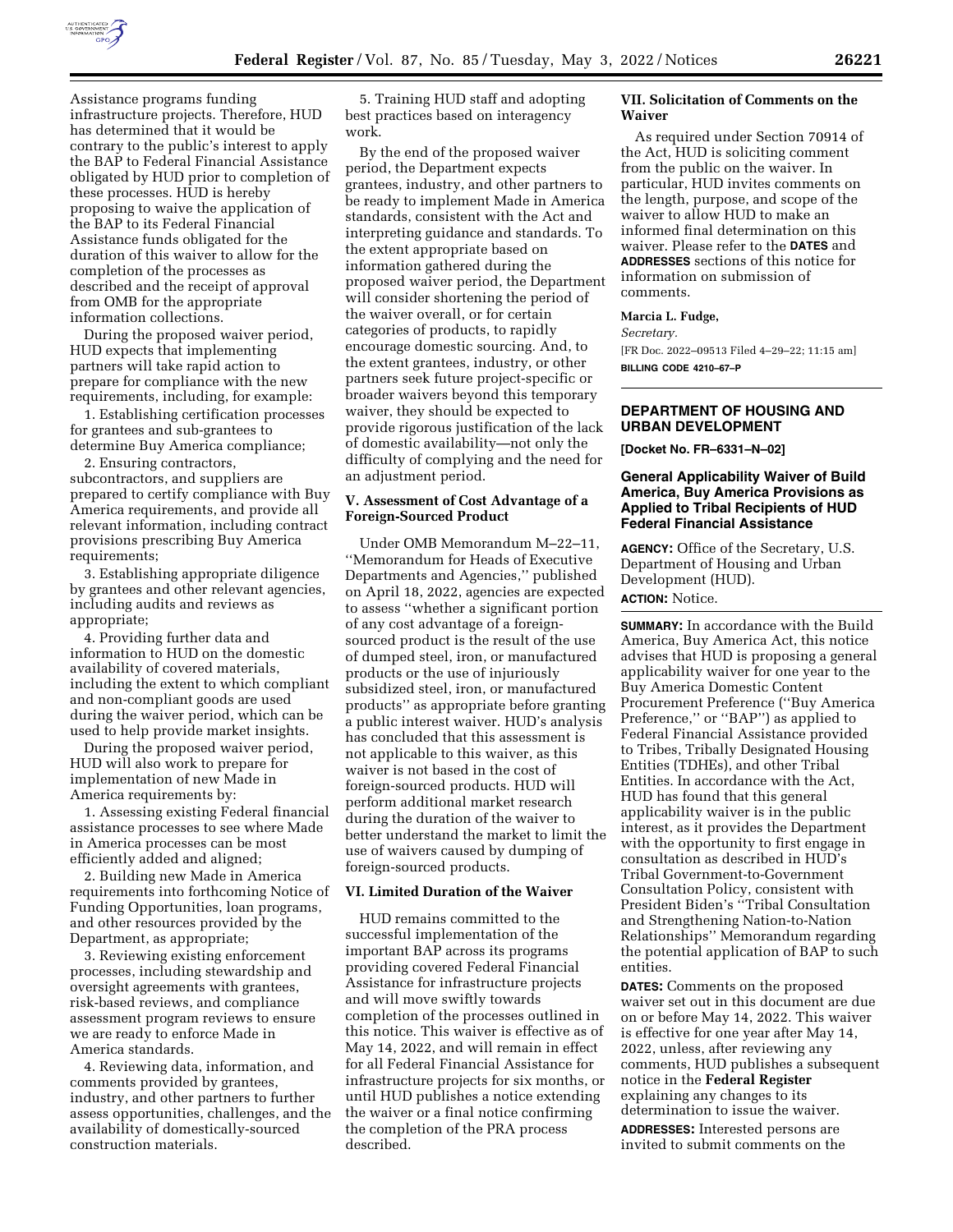general applicability waiver. Copies of all comments submitted are available for inspection and downloading at *[www.regulations.gov.](http://www.regulations.gov)* To receive consideration as public comments, comments must be submitted through one of two methods, specified below. All submissions must refer to the above docket number and title.

1. *Electronic Submission of Comments.* Interested persons may submit comments electronically through the Federal eRulemaking Portal at *[www.regulations.gov.](http://www.regulations.gov)* HUD strongly encourages commenters to submit comments electronically. Electronic submission of comments allows the commenter maximum time to prepare and submit a comment, ensures timely receipt by HUD, and enables HUD to make them immediately available to the public. Comments submitted electronically through the *[www.regulations.gov](http://www.regulations.gov)* website can be viewed by other commenters and interested members of the public. Commenters should follow the instructions provided on that site to submit comments electronically.

2. *Submission of Comments by Mail.*  Comments may be submitted by mail to the Regulations Division, Office of General Counsel, Department of Housing and Urban Development, 451 7th Street SW, Room 10276, Washington, DC 20410–0500.

*No Facsimile Comments.* Facsimile (FAX) comments will not be accepted.

*Public Inspection of Comments.* All properly submitted comments and communications submitted to HUD will be available for public inspection and copying between 8:00 a.m. and 5:00 p.m. weekdays at the above address. Due to security measures at the HUD Headquarters building, an advance appointment to review the submissions must be scheduled by calling the Regulations Division at (202) 708–3055 (this is not a toll-free number). Individuals with speech or hearing impairments may access this number via TTY by calling the Federal Information Relay Service at (800) 877– 8339 (this is a toll-free number). Copies of all submissions are available for inspection and downloading at *[www.regulations.gov.](http://www.regulations.gov)* 

# **FOR FURTHER INFORMATION CONTACT:**

Joseph Carlile, Department of Housing and Urban Development, 451 Seventh Street SW, Room 10226, Washington, DC 20410–5000 at (202) 402–7082. HUD encourages submission of questions about this document be sent to *[BuildAmericaBuyAmerica@hud.gov.](mailto:BuildAmericaBuyAmerica@hud.gov)*  **SUPPLEMENTARY INFORMATION:** 

### **I. Build America, Buy America**

The Build America, Buy America Act (the Act) was enacted on November 15, 2021, as part of the Infrastructure Investment and Jobs Act (IIJA). Public Law 117–58. The Act establishes a domestic content procurement preference, the BAP, for Federal infrastructure programs. Section 70914(a) of the Act establishes that no later than 180 days after the date of enactment, HUD must ensure that none of the funds made available for infrastructure projects may be obligated by the Department unless it has taken steps to ensure that the iron, steel, manufactured products, and construction materials used in a project are produced in the United States. In section 70912, the Act further defines a project to include ''the construction, alteration, maintenance, or repair of infrastructure in the United States'' and includes within the definition of infrastructure those items traditionally included along with buildings and real property.

### **II. HUD's Progress in Implementation of the Act**

Since the enactment of the Act, HUD has worked diligently to implement the BAP. Consistent with the requirements of section 70913 of the Act, HUD has produced a report that identifies and evaluates all of HUD's Federal Financial Assistance programs with potentially eligible uses of funds that include infrastructure as defined by the Act to determine which programs would be in compliance with the BAP and which would be considered inconsistent with section 70914 of the Act and thus ''deficient'' as defined by section 70913(c) of the Act. The report was submitted to Congress and the Office of Management and Budget (OMB) and published in the **Federal Register**  within 60 days after the date of enactment of the Act, on January 19, 2022. Specifically, HUD published the required report in a notice entitled ''Identification of Federal Financial Assistance Infrastructure Programs Subject to the Build America, Buy America Provisions of the Infrastructure Investment and Jobs Act'' in compliance with section 70913. 87 FR 2894. In the report, HUD erred on the side of overinclusiveness in accordance with OMB guidance, finding that none of HUD's discretionary funding programs reviewed to date fully meet the BAP requirements outlined in section 70914 of the Act and are considered ''deficient'' under the definition in section 70913(c). Since issuing the report, HUD has held regular meetings

with Departmental offices and consulted administrative and economic data to plan to implement the Act.

# **III. Waivers**

Under Section 70914(b), HUD has authority to waive the application of a domestic content procurement preference when (1) application of the preference would be contrary to the public interest, (2) the materials and products subject to the preference are not produced in the United States at a sufficient and reasonably available quantity or satisfactory quality, or (3) inclusion of domestically produced materials and products would increase the cost of the overall project by more than 25 percent. Section 70914(c) provides that a waiver under 70914(b) must be published by the agency with a detailed written explanation for the proposed determination and provide a public comment period of not less than 15 days. Information on this waiver may be found at the web page at this link: *[https://www.hud.gov/program](https://www.hud.gov/program_offices/general_counsel/BABA)*\_*offices/ general*\_*[counsel/BABA.](https://www.hud.gov/program_offices/general_counsel/BABA)* 

### **IV. Public Interest in a General Applicability Waiver of Buy America Provisions for Tribes, TDHEs, and Other Tribal Entities**

In this notice, HUD is seeking comment on a general applicability waiver of the BAP to HUD's Federal Financial Assistance awards to provide the Department with sufficient time to comply with HUD's Tribal consultation process. HUD's Tribal Government-to-Government Consultation Policy 1 was adopted in compliance with Executive Order 13175, ''Consultation with Indian Tribal Governments,'' and outlines the internal procedures and principles HUD must follow when communicating and coordinating on HUD programs and activities that affect Native American Tribes. HUD's Tribal consultation policy recognizes the right of Tribes to selfgovernment and facilitates Tribal participation and input in HUD's implementation of programs and Federal financial assistance directed to Tribal communities.

As HUD's previous **Federal Register**  Notice advised, many of the Department's programs will be subject to the BAP and have previously not required compliance with similar Buy American preferences. In fiscal year 2022, Tribes, TDHEs, and other Tribal Entities will receive \$1 billion through the Department's programs where infrastructure is an eligible activity, and

<sup>1</sup>*[https://www.hud.gov/program](https://www.hud.gov/program_offices/public_indian_housing/ih/regs/govtogov_tcp)*\_*offices/public*\_ *indian*\_*[housing/ih/regs/govtogov](https://www.hud.gov/program_offices/public_indian_housing/ih/regs/govtogov_tcp)*\_*tcp.* See also 81 FR 40893.